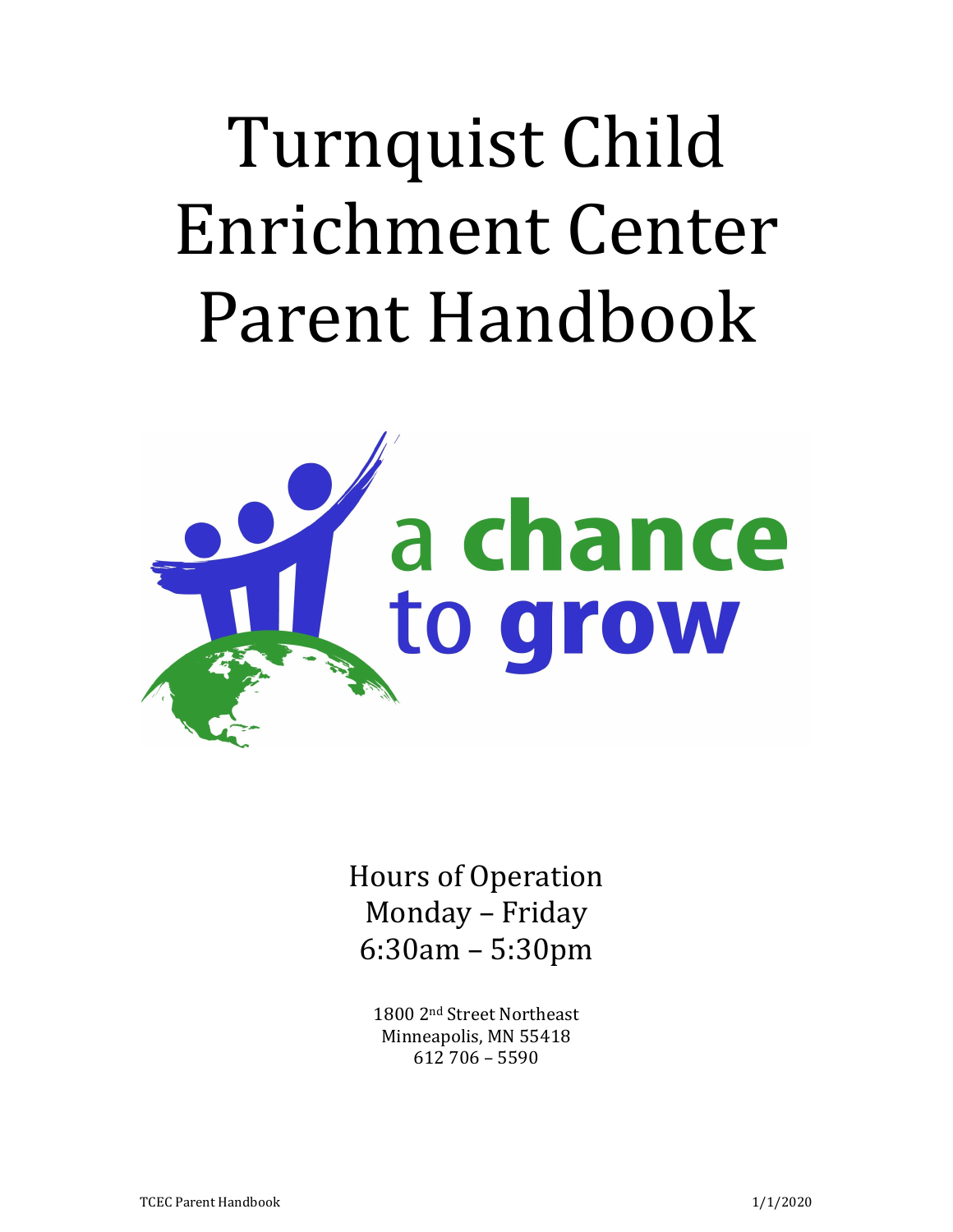Welcome to Turnquist Child Enrichment Center! You have chosen a Strong Beginnings, National Association for the Education of Young Children Accredited (NAEYC), 4-Star Parent Aware early childhood program for your child/children. Early childhood programs accredited by NAEYC's National Academy of Early Childhood programs have voluntarily undergone a comprehensive process of internal self-study, invited external professional review to verify compliance with the Criteria for High-Quality Early Childhood Programs, and has been found to be in substantial compliance with the Criteria. A copy of the Criteria can be obtained from Administration.

Our program provides a safe and nurturing environment while promoting the physical, social, emotional, and intellectual development of each young child. In our program, you will experience the following: 

- Frequent, positive, and warm interactions among teachers and children
- Planned learning activities appropriately based on children's age and development. Activities include: block building, painting, reading stories, dress up, and active outdoor play
- Specially trained teachers and administration
- Ongoing professional development
- $\bullet$  Appropriate number of adults to respond to individual children
- Varied age-appropriate materials
- Respect for cultural diversity
- A healthy and safe environment for adults and children
- Inclusive environments
- Nutritious meals and snacks
- Regular, two-way communication with parents
- Welcoming, friendly, and service oriented staff
- Effective Administration
- Ongoing, systematic evaluation of programming

We are excited to be working with you and your family! If you have any questions about any information in this handbook, please do not hesitate to ask.

Elizabeth Ruzek, Director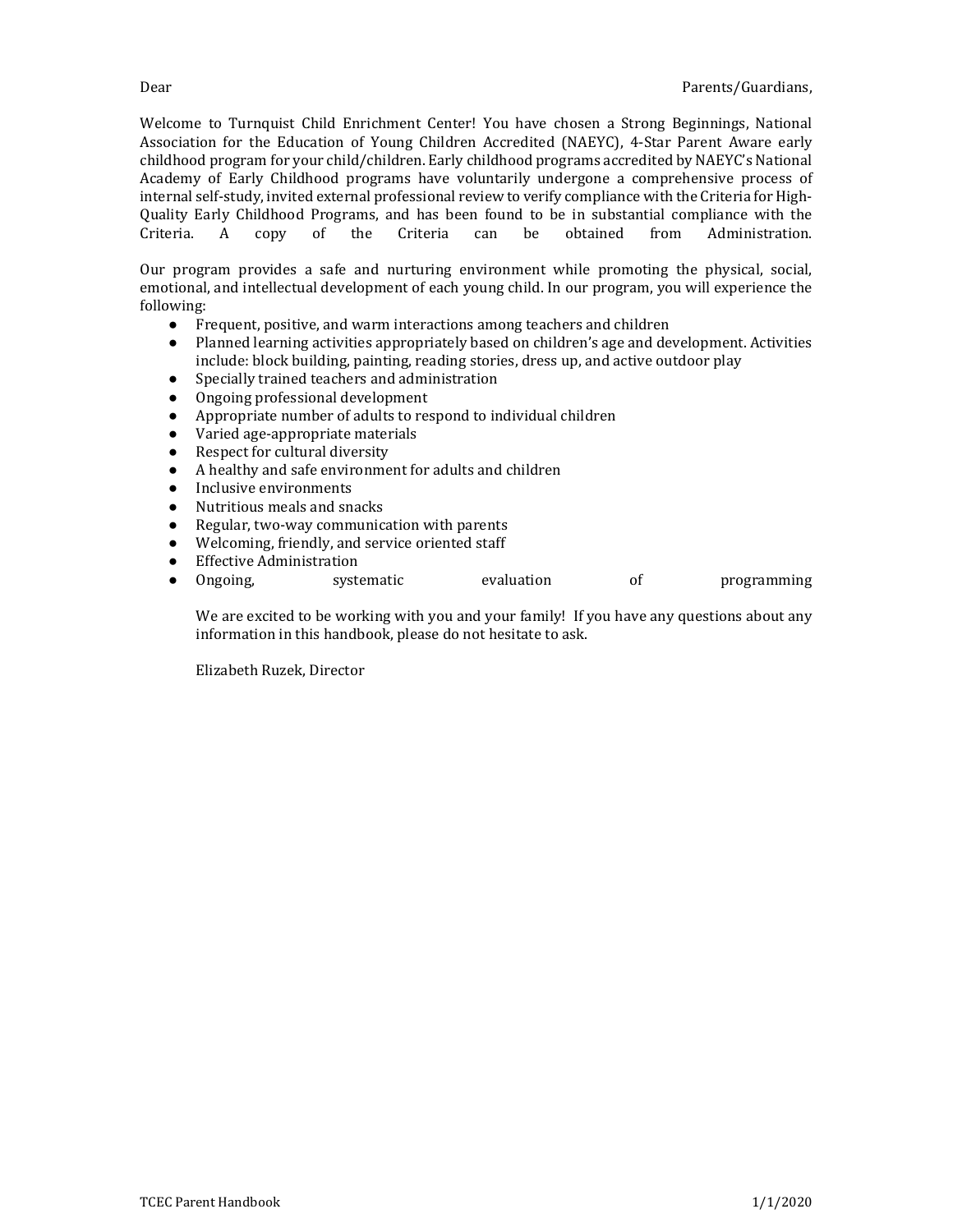# Turnquist Child Enrichment Center Parent Handbook

# Introduction

Welcome to Turnquist Child Enrichment Center (TCEC). TCEC is a program within A Chance to Grow, Inc. (ACTG), a human service non-profit agency that sponsors a variety of programs.

Please use the Parent Handbook as a reference for important information about TCEC programming and to ensure you are fully informed on center philosophy, goals, policies, and procedures along with procedures that the Department of Human Services has set as standards for child care centers. We welcome comments, concerns, and suggestions about the program at any time.

# Philosophy

TCEC's philosophy is to encourage children to be actively involved in the learning process. Classroom opportunities allow each child to experience a variety of developmentally appropriate activities while pursuing their own interests to help them reach their maximum potential. A stimulating and engaging environment allows play in all areas of development: cognitive, social, emotional, physical, and language.

TCEC is committed to providing a positive, nurturing atmosphere for all children to develop their potential as happy, healthy individuals.

#### Program Plan

Upon a child's entrance into the program, teachers will communicate closely with the child's parents/guardians to learn the best ways to meet the child's individual needs. Through planned activities and opportunities for child-directed play, each child's developmental needs will be met.

Children are supervised at all times through one-on-one interaction, small group, large group, and observation. Program activities include dramatic play, reading, language development, science, sensory, blocks, manipulatives, music, art, math, puzzles, and fine and large muscle development.

Planning occurs on an annual, monthly, weekly, and daily basis. Curriculum units are developed around center-wide weekly themes. Children are encouraged to be actively involved in the learning process.

Daily schedules and weekly lesson plans are posted on each classrooms parent board and letters are sent home on a monthly basis. Staff may change planned or routine activities according to the needs or interests of the children. Routine tasks and transitions are incorporated into the program as a means of furthering children's ability to learn self-help and social skills. Daily activities are planned to include a balance of indoor and outdoor, quiet and active, large muscle and small muscle, individual, small group, large group, child initiated and staff initiated play. Alternative outdoor and indoor play areas include a fenced in area attached to the building, a community park in an adjacent lot, and gymnasium.

Developmentally appropriate activities, materials, and equipment reflect the diversity that exists in society and avoids stereotyping of any group. Equipment is easily accessible to children and rotated to maintain interest. Staff is encouraged to make and use a variety of materials to stimulate children's interest and creativity.

Transitioning students from one classroom to another is very important in providing children with feelings of security and comfort. The transition process allows children to slowly acclimate to a new environment. Children are given the opportunity to spend time in their new classroom for 1-2 weeks based on the child's needs. Parents, Teachers and Administration will work together to decide what the transition schedule will look like for the individual child. Please keep in mind that transitions are biased on age, variances are required for any transitions that is outside the age cut offs.

TCEC incorporates S.M.A.R.T. (Stimulating Maturity through Accelerated Readiness Training) programming. S.M.A.R.T. is a program of exercises to improve hand-eye coordination and visual motor integration. All TCEC classrooms partake in S.M.A.R.T. activities daily for twenty to thirty minutes.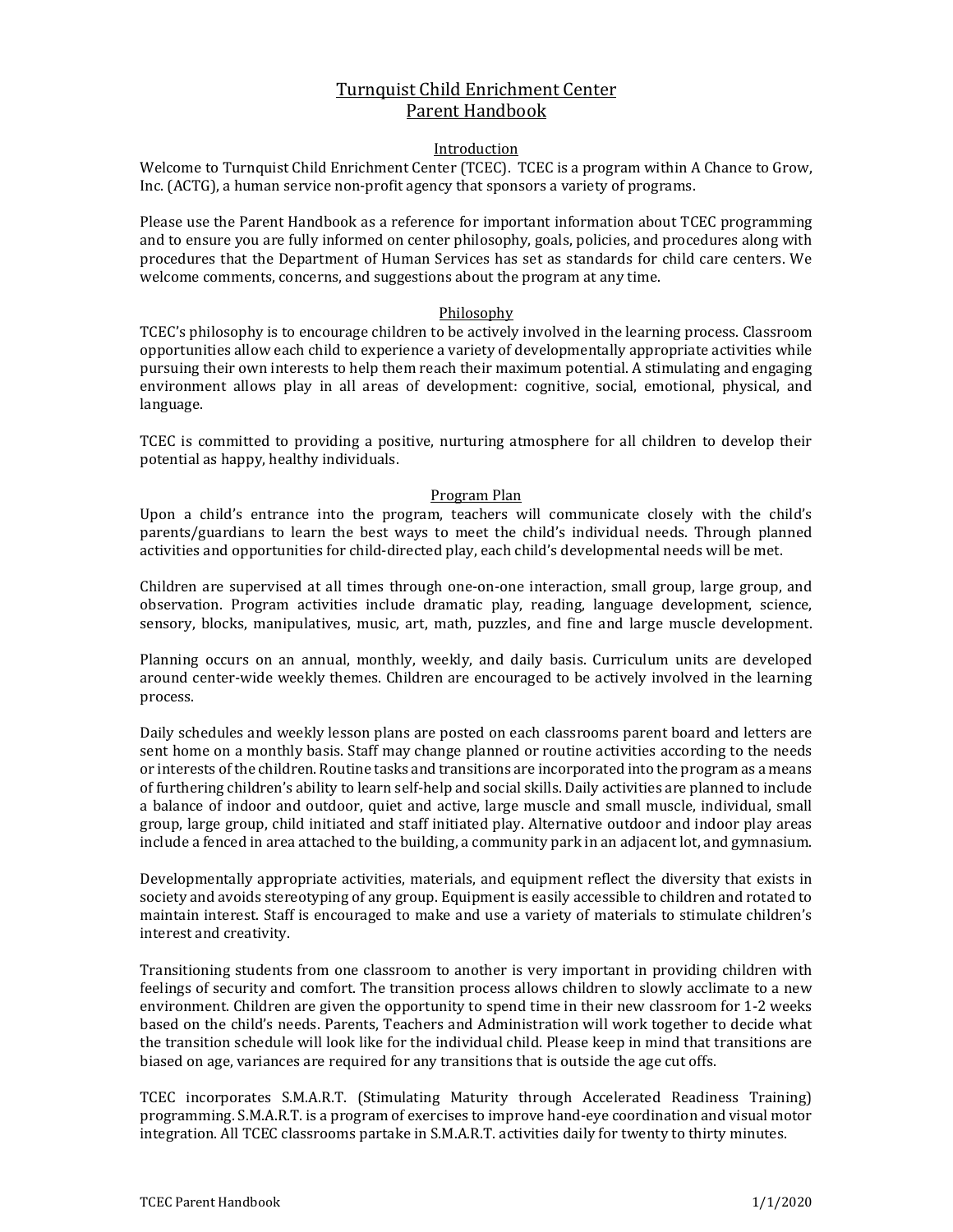Children older than one year who receive two or more meals will have the opportunity for tooth brushing to remove food and plaque. TCEC provides toothbrushes for students. In the infant classroom, staff wipes out each child's mouth using a wet paper towel or dental wipes.

#### **Ages and Total Number of Children the Program is Licensed to Serve**

The Department of Human Services licenses TCEC. TCEC is licensed to serve sixty-four children ages six weeks to twelve years old. To obtain a DHS license, the center complies with the rules and regulations of the Division of Licensing and DHS Rule 3.

Turnquist Child Enrichment Center is licensed for: 10 Infants: 6 weeks - 16 months 14 Toddlers: 16 months - 33 months 16 Preschool: 33 months to 4 years 8 Pre Kindergarten: 4 years to first day of kindergarten

Current Class Sizes are as follows: 9 Infants 10 Toddlers 14 Preschoolers

8 Pre Kindergarten 

Reduced Teacher/Child ratios. Our current ratios are as follows: Infants:1:3  $\qquad \qquad \qquad$  1:3 Toddlers: 1:5 Preschool/PreK: 1:7

### **Staff**

Each classroom is staffed with a highly qualified Lead Teacher, certified with a two-year degree, fouryear degree, or a CDA, as well as experience in early childhood education. Assistant Teachers are highly qualified with a combination of college credits and experience. Teachers Aides are trained and experienced in early childhood education. All staff are required to participate in in-service training throughout the year and are certified in First Aid and Infant/Child CPR.

#### **Hours and Days of Operation**

TCEC is open from 6:30am to 5:30pm, Monday through Friday. Children in our care are always learning, our specific curriculum runs from 9:30am to 11:45am and then continues after rest time at 3pm. We encourage families to come to school before 9:30am, parents are allowed to bring in their children at any time as long as they attend for more then 5 hours. If you will be late picking up your child, we ask that you call by 5pm to information the center. Three late pickups in a 6 month period may result in expulsion from the program. If a parent/guardian is late picking up his/her child, a late fee will be charged. Parents are responsible for paying the late fee to the center. If a child will be absent from the center, parents are asked to call the center and inform the staff. Parents will be responsible for making bi-weekly payments regardless of attendance.

TCEC is located in a remote entry building. Parents/guardians will ring the doorbell on the outside of the front doors in order to gain access to the childcare. Parents/guardians may ring any of the three doorbells to gain access to the building if there is no response to the childcare doorbell.

The Center is closed throughout the year for Holidays and staff in-service days. A calendar will be provided to parents at enrollment. Updates to the calendar will be made as needed and families will be notified. The center will also be closed for four in-service days per calendar year. In-service days will be used for trainings, classroom maintenance, or staff meetings that will further enhance staff development. Parents will be notified in advance of closing dates.

If inclement weather is threatening before the center opens in the morning, the Director will determine the closing of the childcare. Inclement weather postings will be made on the 4 major local networks. Parents may also sign up to receive a text message from the center. If threatening weather occurs during center hours, the Director will determine closing and all parents will be notified to pick up their child immediately. Other emergency closings may be due to building maintenance (heat, plumbing) or health issues. Parents will be informed as soon as possible. We will also display information regarding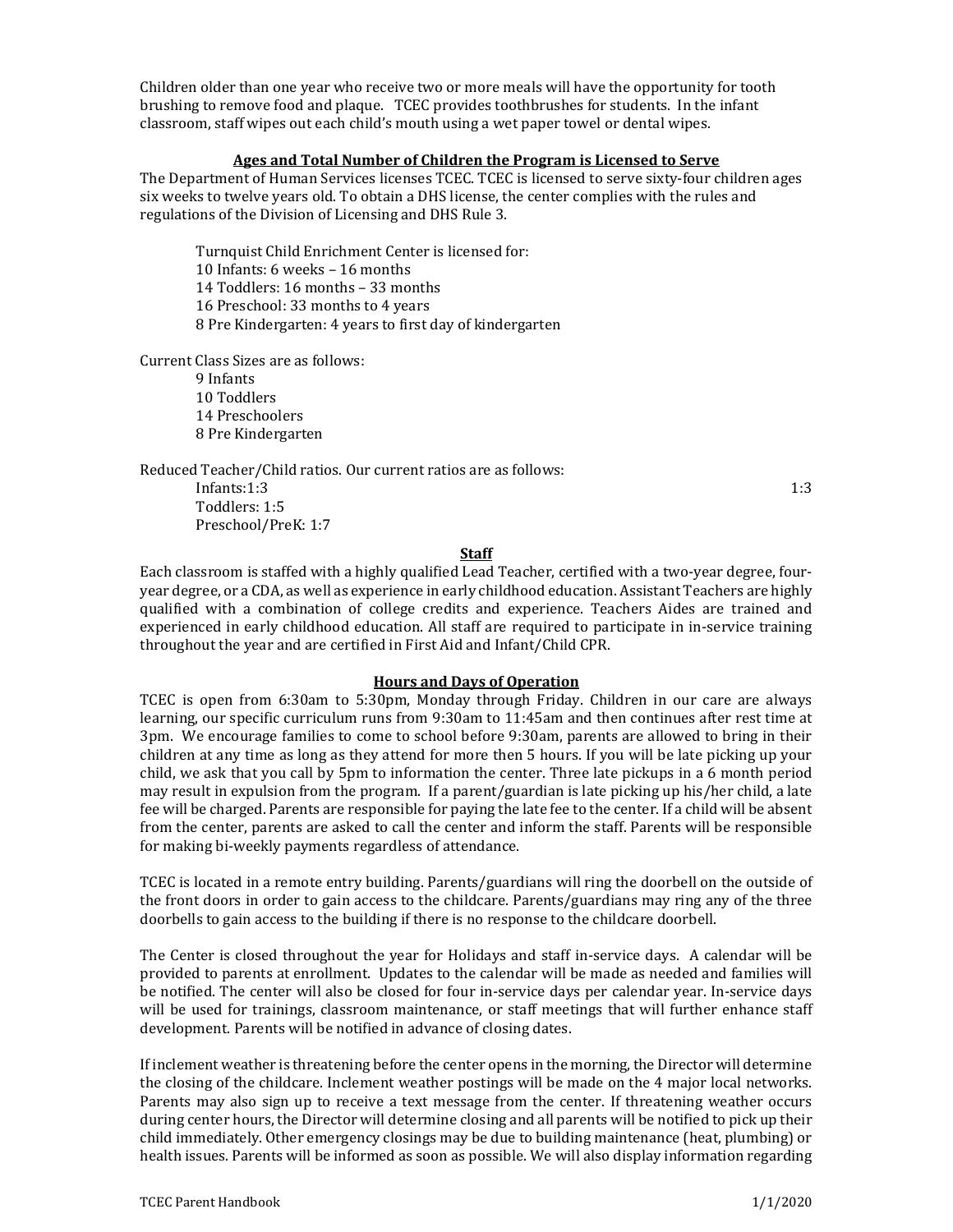closings on local television stations: Channels 4, 5, and 11. If parents would like to be notified via email or text, they can arrange this with the Director.

### **Special Services We Provide**

On site therapists are available through ACTG Services for Speech, Occupational, and Vision Therapies. Arrangements must be made with the Director, Assistant Director, and parent before a child may receive therapy services. Individual plans for children with special needs are reviewed and addressed on an individual basis by the center Director, Lead Teacher, and the teaching team assigned to the child.

# **Strong Beginnings Partnership**

TCEC partners with Hennepin County and is a Strong Beginnings site. Strong Beginnings sites believe that learning begins at birth; Turnquist works with infants, toddlers, preschoolers, and pre kindergarteners to help prepare them for success in school and life. Each child will develop important skills including how to get along with others, how to communicate effectively, self-regulation, physical coordination, and problem solving.

TCEC's goals as a Strong Beginnings site are to provide the following:

- A top quality-learning environment that will prepare each child for Kindergarten
- Teachers who are knowledgeable in early childhood development
- Small classes in order for each child to get the attention he or she needs
- A unique learning plan for each child to build on his or her needs and strengths
- A commitment to honor each family's culture

In independent testing of children entering the Minneapolis School District, Strong Beginnings students test solidly on track for reading success, surpassing the scores of peers entering Kindergarten. We are honored to be a Strong Beginnings Site and work to ensure that TCEC's early education program will benefit each child and family.

#### **Family Outreach**

Involving parents/guardians in early education is vital to the success of each child. Throughout the year, TCEC invites families to be a part of all planned events with the intent of building strong partnerships between parents and caregivers. The following are offered each year:

Family Fun Nights: An evening event where families come together to share a meal as a family. This event is planned around a specific theme with activities that encourage parent-child engagement and focus on early math skills and literacy.

Newsletters/Calendars: Families receive a newsletter/calendar throughout the year.

Second Harvest Heartland: TCEC partners with Second Harvest Heartland to provide food and supplies necessary to operate programming. Items are ordered on an as-needed basis for classroom supplies and family events.

# **Partnerships**

Science Museum Children's Museum Minnesota State Fair Minnesota Twins

Health Consultant: TCEC is visited on a monthly basis by a health consultant from MNCCHC. The consultant reviews Center Health and Safety Policies and on a prescribed basis.

The Marlene Myers Nature Gardens and the Department of Natural Resources: Designated as the smallest school forest in the state of Minnesota, Turnquist students help cultivate the garden by weeding, planting vegetables and flowers, and watering regularly. Staff can use the garden for science lessons and nature walks.

# **Parent Involvement**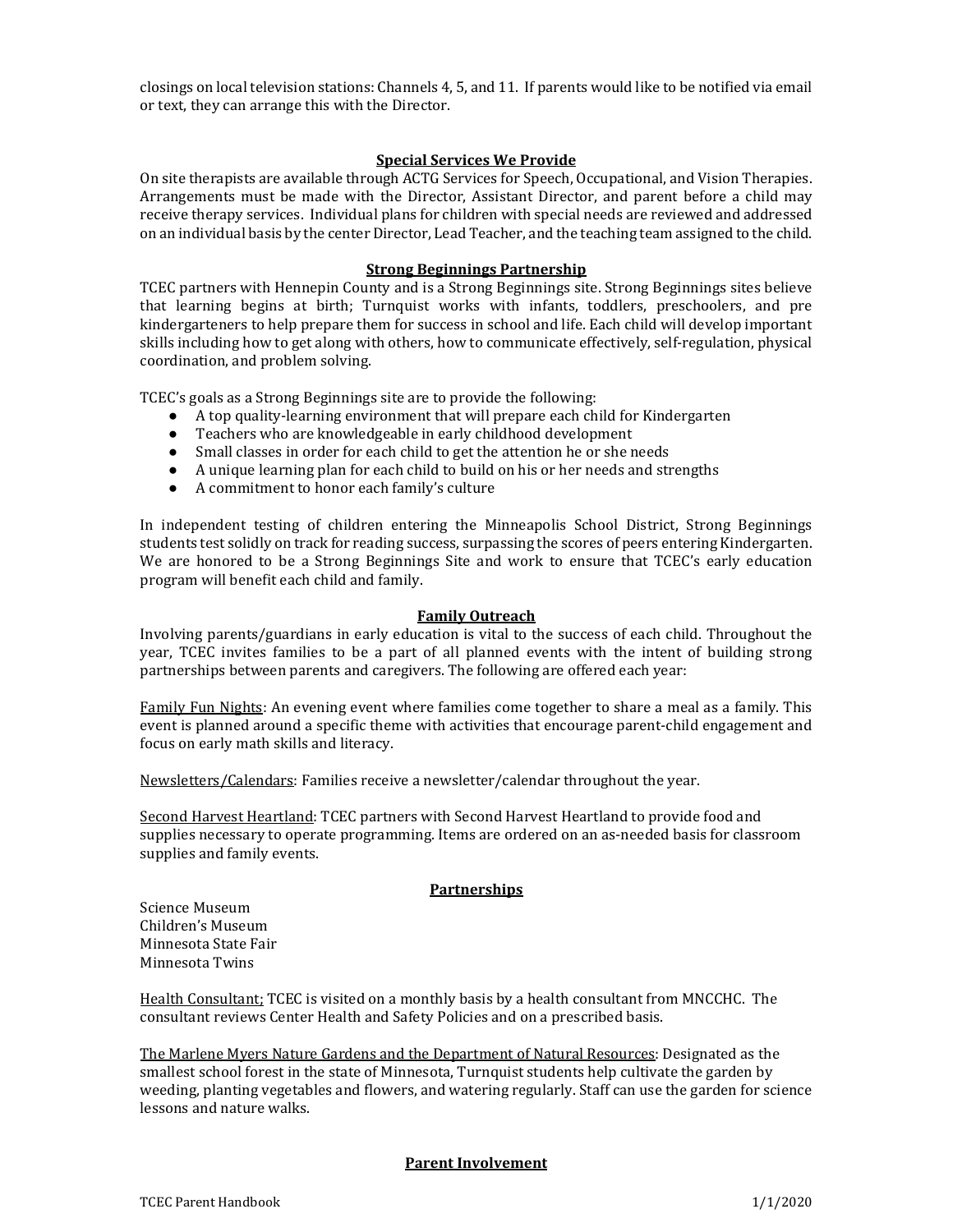Increased parental involvement makes a significant difference in a child's development. Turnquist's goal is to create opportunities in the following areas:

- Provide significant opportunities for parents to make contributions at home and school toward their child's achievement throughout their education at Turnquist
- Open communication and creation of a partnership between parents, teachers and school administration
- Welcoming atmosphere at school toward parent visits and participation
- Community involvement in education
- Establishment of community partnerships that respond to the varying needs of families.

In order to accomplish these goals, teachers, parents, and parental involvement organizations are partnering to find creative ways for busy parents to contribute to child care activities and participate in home activities with their children. The following ideas have been implemented in our program:

- Meetings and parent-teacher conferences are held at convenient times for families
- Offer transportation to Turnquist for scheduled meetings
- Establish communication through newsletters, daily or weekly notes, voicemails, or e-mail
- Provide translation services
- Provide information and training on parental involvement to parents and staff
- Allow teachers to have more availability from routine duties to meet with students' family members
- Staff Development with partnering agencies to discover successful strategies for working together as a community.

#### **Developmental Assessments**

Each child is assessed using the Creative Curriculum Gold within one month of arrival and Fall, Winter and Spring thereafter. Creative Curriculum Gold is a research-based tool allowing teachers and parents to identify each child's level of social, physical, and cognitive development. Creative Curriculum Gold results allow teachers to share the child's strengths, areas of improvement, goals, and individualized learning plans with parents during scheduled meetings or parent conferences held twice per year.

Turnquist supplements Creative Curriculum Gold by evaluating students using the Ages and Stages Questionnaire (ASQ and ASQ-SE) screening tool. Classroom teachers and parents/guardians complete the ASQ and ASQ-SE's at predetermined age intervals. The ASQ-SE is designed to address socialemotional development, an important area in developing self-regulation. Parents also complete the ASQ and ASQ-SE; parent participation is essential for accurately assessing a child. Parent perspectives allow teachers to determine which skills and behaviors are consistent and which may have environmental factors. ASQ and ASQ-SE results are reviewed at parent conferences.

All students' ASQ and ASQ-SE assessment scores are reported to Hennepin County on a quarterly basis as outlined in Turnquist's contract with Strong Beginnings. Beginning Kindergarten Assessment scores are also provided to Hennepin County in order to measure each child's academic and social/emotional readiness in comparison to other early childhood programs. Parents will be asked to sign a consent form prior to their child's BKA results being released to Hennepin County.

#### **Program Plan Review for Parents**

At any time, parents are welcome to observe our early childhood education program or any of the program plan literature. Please request literature from an Administrator. Supportive parent relationships are essential in providing quality programs for young children. Teachers will be available for ongoing communication with parents on a daily basis at drop off and pick up times, or by telephone conversations. In addition, special conferences may be requested with Lead Teachers and the Director.

# **Parent Conferences**

A pre-enrollment conference is available upon request and can be scheduled with the Lead Teacher before a child starts in the program. Parent/Teacher conferences are offered three times a year, where a written assessment will be done of each child's intellectual, physical, social, and emotional development. Additional conferences may be arranged upon request.

Teachers are also available in both the morning and afternoons to talk with parents about their child's experience at the center. If a parent has a concern or question that will take more than five minutes to address, Turnquist Administration requests a time be set up to meet or talk over the phone in order to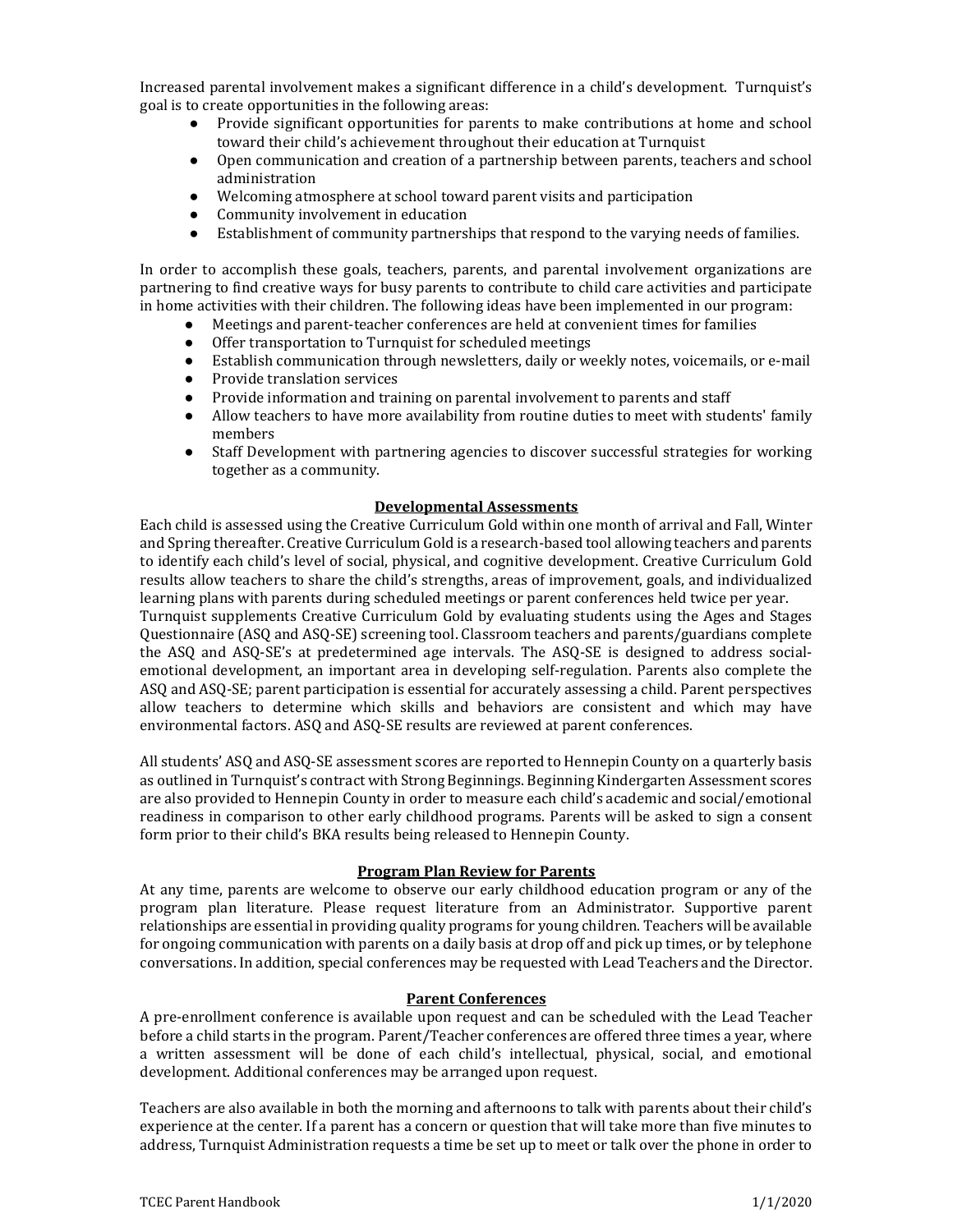address the question or concern appropriately. At the time of drop off and pick up, the teacher's primary responsibility is the supervision of the children.

There will be daily information sheets for infants and toddlers. Daily sheets will give parents information about their child's day including their favorite activity and updates on daily routines such as meals and naptime.

# **Immunization, Health & Child Records**

Turnquist is required to obtain immunization records and an annual physical for each child upon enrollment. The immunization record must give dates (month, date, and year) of immunizations received. Immunization records must be updated whenever a child receives additional immunizations. If a child is overdue for any routine health services at the time of enrollment, evidence of an appointment is required prior to the child starting at Turnquist. If parents choose to not immunize their children for any reasons, Turnquist requires notarized documentation prior to enrollment and annually thereafter.

The Health Care Summary must include the date of the child's most recent physical exam (within six months), and be signed by the child's source of health care. This form is also due on admission. An updated report of physical examination, signed by your child's health care provider, is required annually for all children enrolled in the center. Turnquist requires evidence of an appointment when a child is overdue for any routine health services before entry into the program.

Parents also have the responsibility to inform the center if their child has any special medical conditions, needs, or allergies. This information is crucial in order for Turnquist to provide the appropriate care and support for each child. A form will be provided for the child's physician to describe medical needs of the child. The form will be reviewed with classroom staff and kept in the child's medical file.

Dietary modification as a result of special dietary needs shall be made under the direction of a trained health care provider. Written documentation from the child's parent/legal guardian and the child's health care provider is required. Please see Administration for the required documentation. We require parents to update their child's emergency contact information annually.

# **Sick/Injured Child**

Parents/guardians must not bring any child to the center if the child shows any signs of illness (i.e. fever, rash, vomiting, lice, thick or colored nasal drainage) or is unable to participate in the normal routine and regular programming (this includes going outside). Parents/guardians are responsible for informing the center if their child will be absent due to illness. Should such an illness be communicable, parents/guardian are required to inform the center within 24 hours and must secure a physician's written release prior to returning the child to the center. Should your child become ill during attendance at the center, parents/guardians will be contacted and expected to arrive within one hour. If parents/guardians are not able to come within the hour, the child's emergency contacts will be contacted to pick him or her up from childcare.

If a child is injured while attending the center, the classroom teacher will complete an injury report. At the time of pick-up, the teacher will have the form ready for parent/guardian's signature. If the parent/guardian is not picking up the day the injury occurred, a classroom teacher will call the parent to inform them of the incident/injury. Only parents/guardians may sign the incident/injury form. In the event that a serious injury occurs, parents will be notified immediately. Parents will receive a phone call if injuries include head wounds, significant swelling, or injuries inducing blood.

# **Parent Notification for the Onset of Exposure to a Contagious Illness, Conditions Where there are Emergencies, and Injuries Requiring Medical Attention**

In the event of a medical emergency, we will contact emergency medical service or the child's physician in order to take appropriate action. The parent will be contacted immediately, notified of the emergency, and informed of any action taken at that time. Parents shall release the center from liability in case of accident or illness. If a decision is made to attempt legal proceedings against TCEC in any type of suit, all attorney fees will be the responsibility of those filing legal action.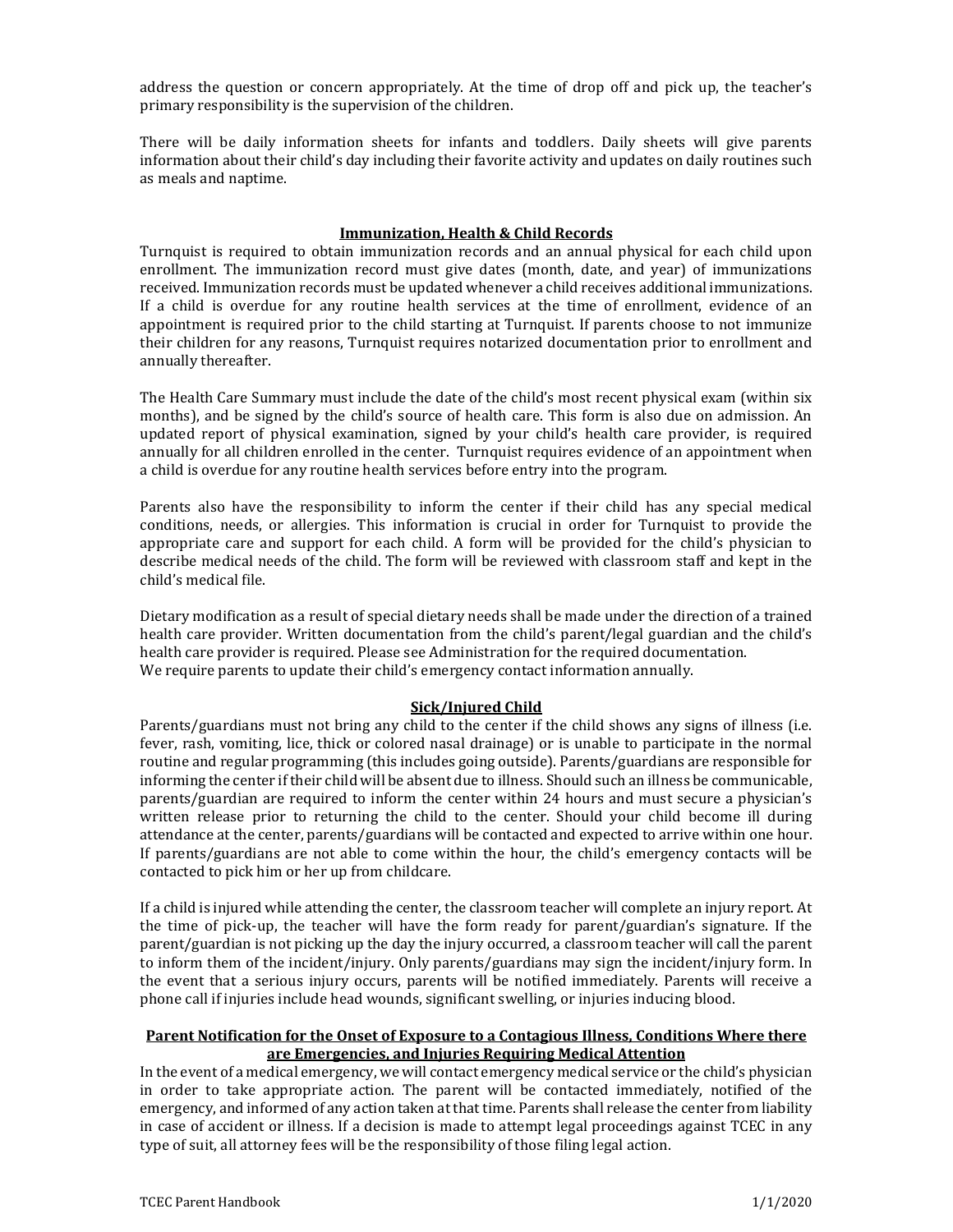It is the responsibility of the families to provide current information about their child's health insurance coverage. TCEC requires health insurance coverage for treatment in an emergency.

In the event of a contagious Illness reported in the center an illness fact sheet will be posted at the front desk and on each classroom door containing information about the illness, date and number of cases. Posting must be up for 2 consecutive weeks after report.

# **Biting Policy**

For older infants and toddlers, biting is not uncommon. Many children at this stage communicate through this behavior. We also understand that biting can be harmful to others. When an incident of biting occurs both the parents of the child who bit and the child who was bitten will be notified by incident report in the event of more serious cases of biting parents will be notified by a phone call. In rare cases emergency services may need to be contacted

# *When biting does occur:*

For the child that was bitten:

- 1. First aid is given to the bite. It is cleaned with soap and water. If the skin is broken, the bite is covered with a bandaid.
- 2. Parents are notified.
- 3. An injury report is filled out.
- For the child that bit:
	- 1. The teacher will firmly tell the child, "No biting. Biting hurts."
	- 2. The child will take a break with a teacher.
	- 3. Parents are notified.
	- 4. An incident report is filled out.

*When biting continues:*

- 1. The child will be shadowed to prevent any further incidents.
- 2. The child will be observed by classroom staff and/or administration to determine what is causing him/her to bite (teething, frustration, etc.)
- 3. The child will be given positive attention and approval for positive behavior.

*When biting becomes excessive:*

- 1. Any child who bites and breaks skin on another child will be sent home.
- 2. If a child bites frequently, we will schedule a parent/guardian conference to discuss the behavior and how it may be modified.
- 3. If the child then inflicts 3 bites in one week where skin breaks, the parent/guardian may be asked to make other arrangements for care.

# **Administration of First Aid**

All staff are trained in the proper use of first aid. In the event of any injury or illness staff will administer appropriate first aid. If it is an emergency situation, 911 will be contacted to provide emergency first aid. If necessary, the emergency medical service will transport the child to a medical facility as designated by emergency services. A parent/guardian or alternate listed on the emergency card will be contacted as soon as possible. An attempt to contact the child's source of health care may also occur.

# **Reporting the Maltreatment of Minors**

All childcare staff are required by Minnesota Law to report any suspected incidents of child abuse or neglect to appropriate authorities.

- 1. Who Should Report Child Abuse and Neglect?
	- a. Any person may voluntarily report abuse and neglect.
	- b. Staff who work with children in a licensed facility, are legally required or mandated to report and cannot shift the responsibility of reporting to a supervisor or to anyone else at the licensed facility. If a mandated reporter has reason to believe a child is being or has been neglected, physically abused, or sexually abused within the preceding three years, he or she must immediately (within 24 hours) make a report to an outside agency,
- 2. Where do I Report?
	- a. If a mandated reporter knows of or suspects that a child is in immediate danger, he or she is required to call 911.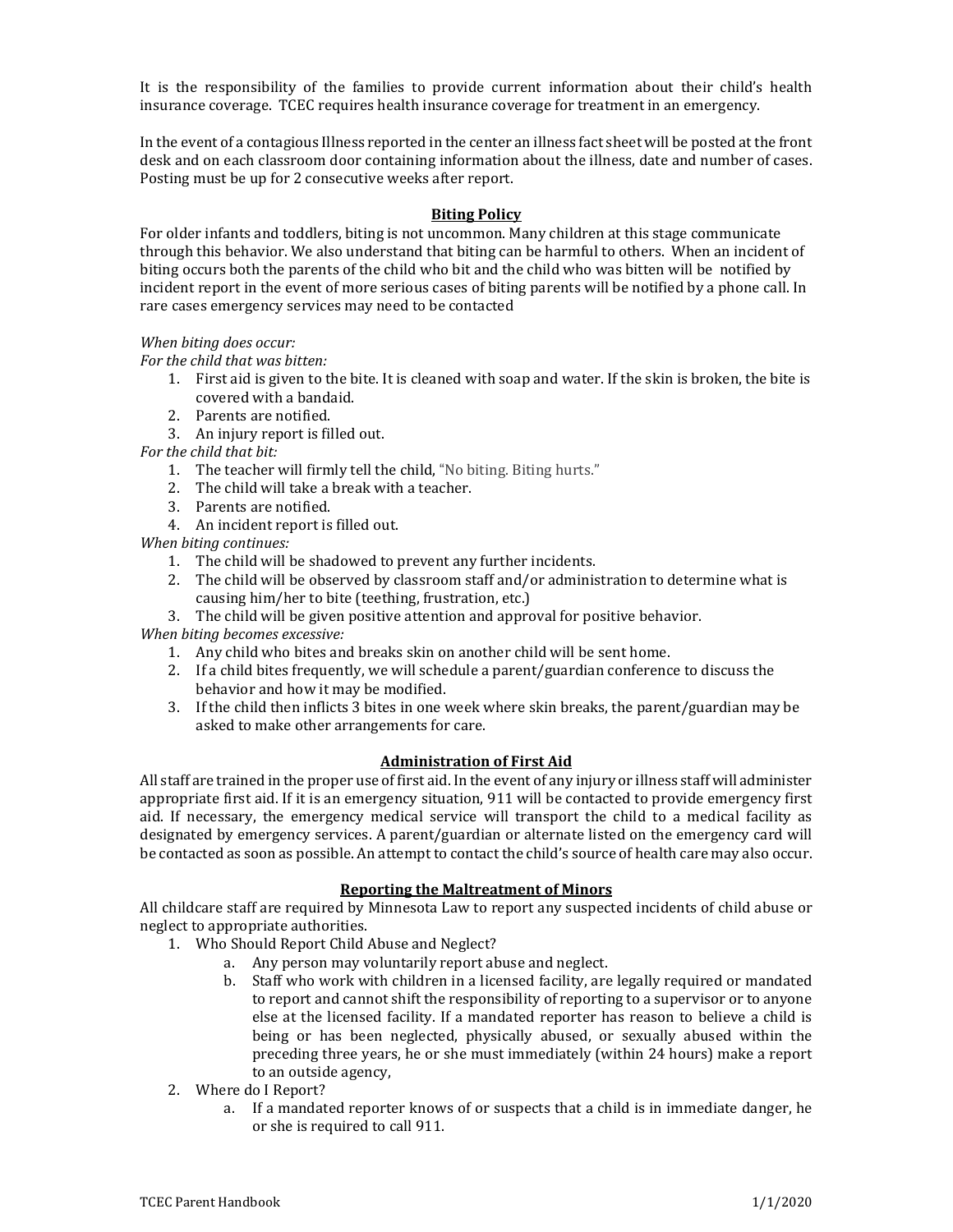- b. All reports concerning suspected abuse or neglect of children occurring in a licensed facility should be made to the DHS, Licensing Division's Maltreatment Intake line at 651.431.6600
- c. Reports regarding incidents of suspected abuse or neglect of children occurring within a family or in the community should be made to the local county social services agency at 1.800..800.5556.
- d. If the report does not involve possible abuse or neglect, but does involve possible violations of Minnesota Statutes or Rules that govern the facility, staff will call the Department of Human Services, Licensing Division at 651.297.4123.
- 3. What should I Report?
	- a. A report to any of the above agencies should contain enough information to identify the child involved, any persons responsible for the abuse or neglect (if known), and the nature and extent of the maltreatment and/or possible licensing violations. For reports concerning suspecting abuse or neglect occurring within a licensed facility, the report should include any actions taken by the facility in response to the incident.
	- b. An oral report of suspected abuse or neglect made to one of the above agencies by a mandated reporter must be followed by a written report to the same agency within 72 hours, exclusive of weekends and holidays.
- 4. Retaliation Prohibited
	- a. An employer of any mandated reporter shall not retaliate against the mandated reporter for reports made in good faith or against a child with respect to whom the report is made. The Reporting of Maltreatment of Minors Act contains specific provisions regarding civil actions that can be initiated by mandated reporters who believe that retaliation has occurred.
- 5. Failure to Report
	- a. A mandated reporter who knows or has reason to believe a child is or has been neglected, physically abused, or sexually abused and fails to report is guilty of a misdemeanor. In addition, a mandated reporter who fails to report maltreatment that is found to be serious or recurring maltreatment may be disqualified from employment in positions allowing direct contact with persons receiving services from programs licensed by the Department of Human Services and by the Department of Health, and unlicensed Personal Care Provider Organizations.

# **Internal Review**

When the facility learns that an internal or external report of alleged or suspected maltreatment has been made, the facility must complete an internal review and take corrective action, if necessary, to protect the health and safety of children in care. The internal review must include an evaluation of whether:

- Related policies and procedures were followed
- The policies and procedures were adequate
- $\bullet$  There is a need for additional staff training
- The reported event is similar to past events with the children or the services involved
- There is a need for corrective action by the license holder to protect the health and safety of children in care.
- 1. Primary and Secondary Person or Position to Ensure Internal Reviews are Completed: The internal review will be completed by the Director. If this individual is involved in the alleged or suspected maltreatment, the Assistant Director will be responsible for completing the internal review.
- 2. Documentation of the Internal Review: The Facility must document the completion of the internal review and provide documentation of the review to the commissioner upon the commissioner's request.
- 3. Corrective Action Plan: Based on the results of the internal review, the license holder must develop, document, and implement a corrective action plan designed to correct current lapses and prevent future lapses in performance by individuals or the license holder, if any.
- 4. Staff Training: The license holder must provide training to all staff related to the mandated reporting responsibilities as specified in the Reporting of Maltreatment of Minors Act (Minnesota Statutes, section 626.556). The license holder must document the provision of this training in individual personnel records, monitor implementation by staff, and ensure that the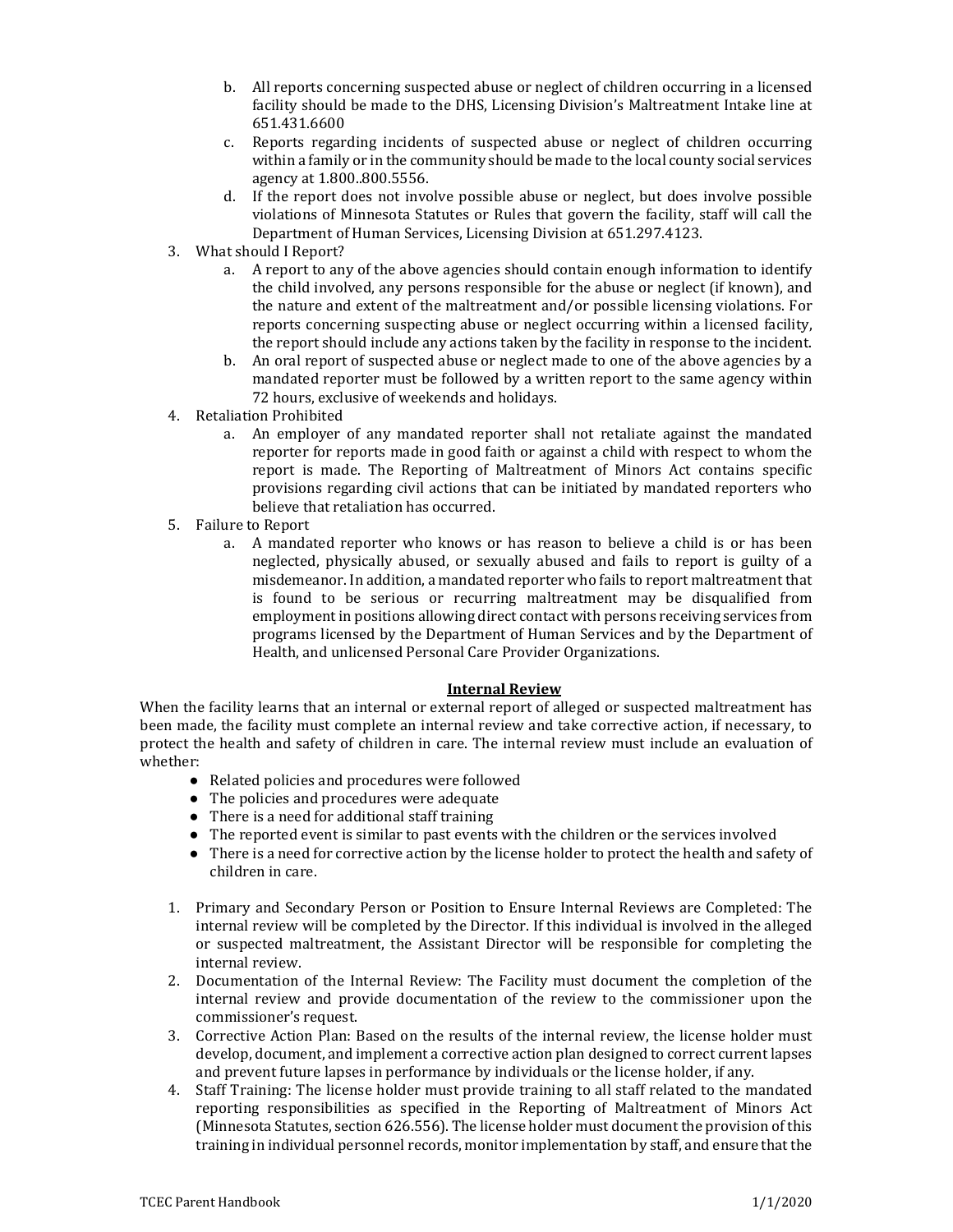policy is readily accessible to staff, as specified under Minnesota Statutes, section 245A.04, subdivision 14.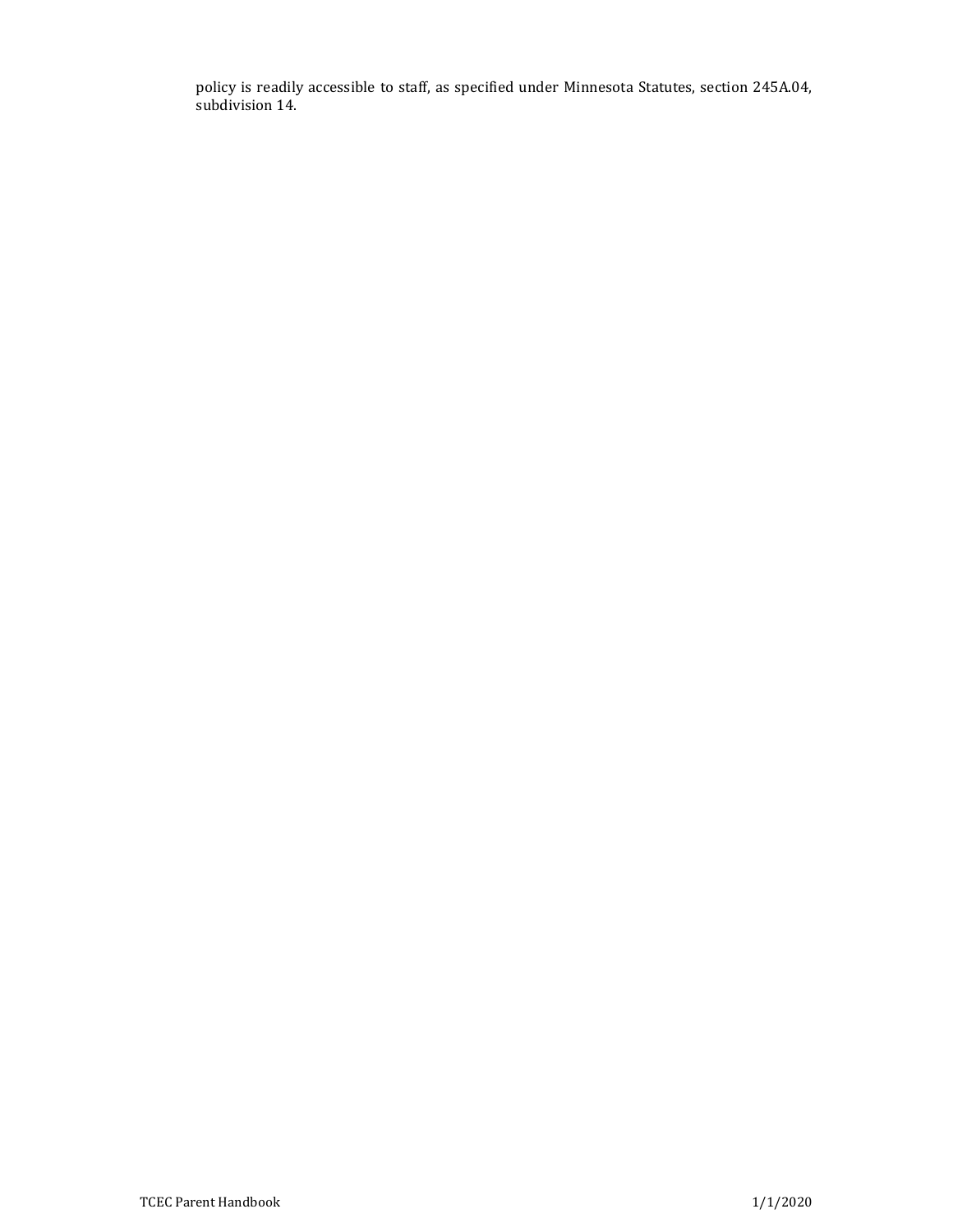# **Administration of Preventative Products and Medications**

As included in the enrollment application, TCEC staff may need to apply preventative products to ensure the health and safety of your child in the classroom or outdoors. These items may include: sunscreen or pre-moistened wipes.

Prescription medications will only be given with written parent consent and written physician approval. Parents should complete a medication form if their child needs medication while in care. Medications must be in their original container and include prescription. Prescription medication will be given only to the child for whom they are prescribed. Outdated/expired medications will not be given. Medicated ointments and diaper cream require a doctor's note.

We will give over the counter medications with written permission and instructions. Parent written instructions must correspond to manufacturer's instructions. If dosage differs from manufacturer's instructions, a written doctor's instructions will be needed. Over the counter medication must be in original container and must be labeled with the child's name and date. Outdated medications will not be given.

# **Field Trip, Research, Experimental Procedures, & Public Relations Activity**

Occasionally, the children will be involved in enrichment trips away from the center. An individual or classroom field trip form must be signed by each parent/guardian to allow their child to participate in these activities. Prior to each field trip, a notice will be placed in each child's classroom door to notify the parent/guardian of an upcoming event. Trips involving transportation will utilize the agency van. Methods for transportation on field trips will be in accordance with the Department of Human Services regulations and Minnesota Law. Minnesota Law requires federally approved age-appropriate car seats and seat belts to be used to transport children. We encourage and welcome all parents to accompany classrooms on field trips.

Permission slips must be signed prior to the field trip in order for the child to be able to attend; verbal permission will not be accepted. If you do not wish for your child to attend a field trip you must make other arrangements for care until your child's class returns. Parents/guardians are asked at the time of enrollment for written permission to use their child's photo in advertisements, brochures, classroom bulletin boards, etc. A child's photograph will not be used without permission. If research projects are conducted at the center, all parents will receive a description of the project. Children will not participate in any research unless there is written parental authorization.

#### **Provision of Meals and Snacks**

TCEC provides breakfast, lunch, and afternoon snack. All meals meet the United States Department of Agriculture (USDA) regulations. Since meals provided are balanced and complete, parents do not need to send children to the center with any food or drink.

Prior to serving each meal, staff follow appropriate sanitation procedures. Tables are washed with soap and water before being disinfected with bleach solution prepared daily. Bleach solution will be used per DHS guidelines. Instructions on how to prepare sanitizing solution are posted in each classroom. 

Following disinfection procedures, staff are required to follow posted hand washing procedures for staff and children. Before coming in contact with food, staff wash hands and put on food service gloves. Meals are served in individual portions and portion sizes vary by age group.

All children will receive the same meal items. If a child has restrictions, written permission from the child's parent/legal guardian and the child's health care provider are required. Menus are posted on each parent bulletin board for convenience and menus will also be sent home on a monthly basis.

TCEC is peanut and tree nut free center. In order to assure that these individuals are identified and safety precautions are in place to protect them, TCEC has implemented the following procedures:

- All staff are trained as to how to administer Epi-pens
- Kitchen staff are trained on procedures for preventing cross-contamination of peanut/peanut products when handling, preparing, and serving food items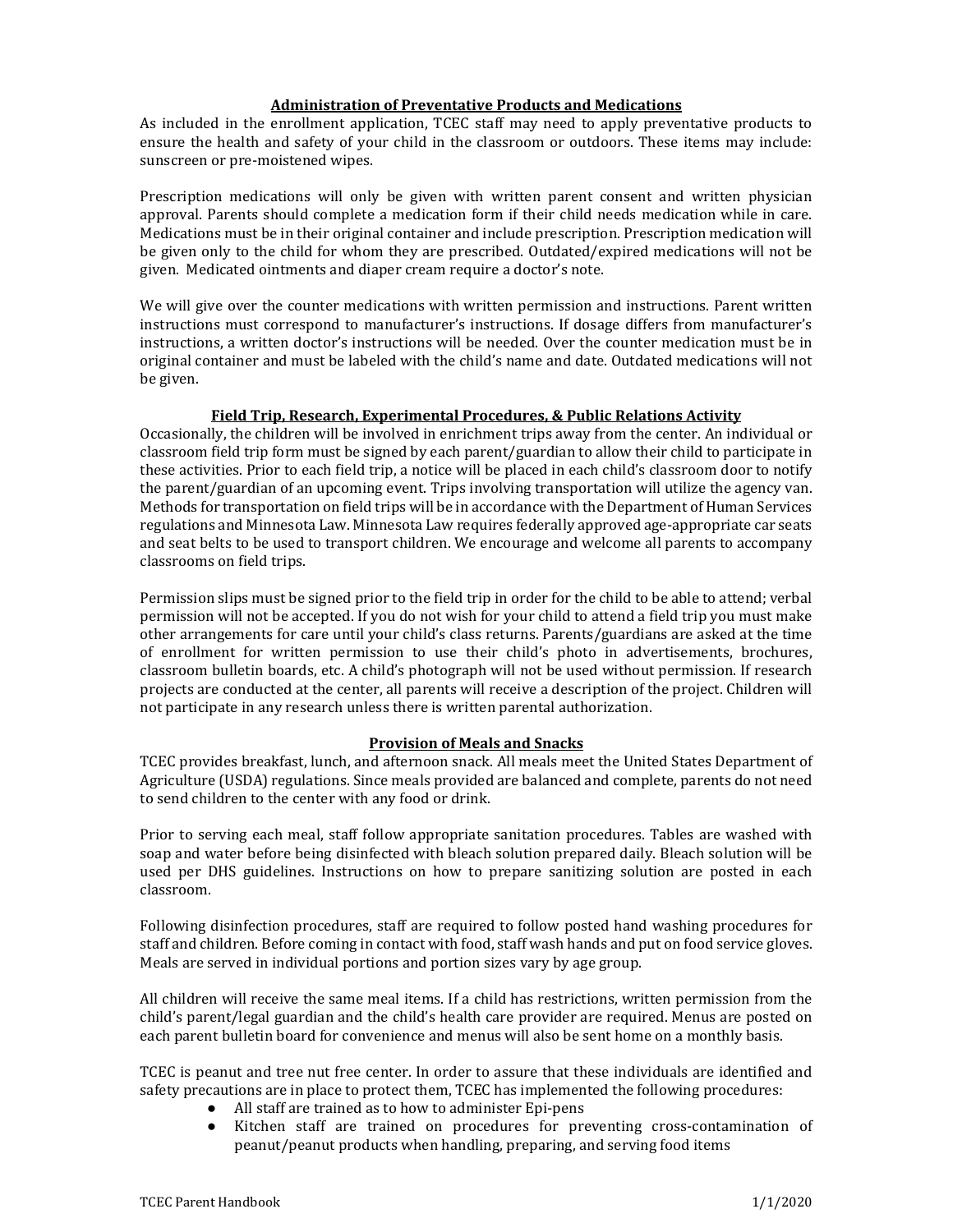• Identify families, students, employees that have known allergies through TCEC forms and written documentation. This will assist in the need to implement other precautions that may be necessary to ensure a safe environment for children and/or employees that many have a peanut or food allergy

> Serving times are: Breakfast: 8:30 – 9:30am Lunch: 11:45 - 12:15pm Snack: 3:00 – 3:30pm

Snacks are provided throughout the day on an as needed basis.. Serving times may vary according to classroom schedules.

The center provides baby food and formula to infants. Parents have the option to bring in their own baby food, formula, and/or breast milk if they choose to decline the food the center provides. TCEC provides solid food to infants on a schedule agreed upon by parents and TCEC teaching staff.

*\*In accordance with federal civil rights law and U.S. Department of Agriculture (USDA) civil rights* regulations and policies, the USDA, its Agencies, offices, and employees, and institutions participating in or administering USDA programs are prohibited from discriminating based on race, color, national *origin, sex, disability, age, or reprisal or retaliation for prior civil rights activity in any program or activity conducted or funded by USDA.*

*Persons* with disabilities who require alternative means of communication for program information *(e.g. Braille, large print, audiotape, American Sign Language, etc.), should contact the Agency (State or local*) where they applied for benefits. Individuals who are deaf, hard of hearing or have speech disabilities may contact USDA through the Federal Relay Service at (800) 877-8339. Additionally, program information may be made available in languages other than English.

To file a program complaint of discrimination, complete the **USDA Program Discrimination Complaint** *Form,* (AD-3027) *found online at: http://www.ascr.usda.gov/complaint\_filing\_cust.html, and at any* USDA office, or write a letter addressed to USDA and provide in the letter all of the information *requested in the form. To request a copy of the complaint form, call (866) 632-9992. Submit your* completed form or letter to USDA by:

*(1) mail: U.S. Department of Agriculture Office of the Assistant Secretary for Civil Rights 1400 Independence Avenue, SW Washington, D.C. 20250-9410 (2) fax: (202) 690-7442; or (3) email: program.intake@usda.gov* This institution is an equal opportunity provider.\*

If a family would like to bring treats for their child's birthday, they are welcome to do so. However, treats must be store bought sealed in their original container.

# **Presence of Pets**

TCEC believes it is important for children to learn about animals and how to respect and take care of them. Only pets authorized by State Licensing and health policies will be allowed. All visiting pets must have the required immunizations and health documentation prior to the visit. Children and staff must wash their hands after handling pets or any animals or surfaces that may have come in contact with pets or animals. Parent permission must be obtained before children come into contact of additional non-center pets. TCEC currently has fish.

# **Parent/Guardian Visits**

It is in the best overall interest of the children enrolled, the staff, and the parents to maintain and open door policy without required appointment. TCEC Administration and staff have confidence in the programming, environment, and staff support of each child. Parents are encouraged to spend time in classrooms during planned or unplanned visits.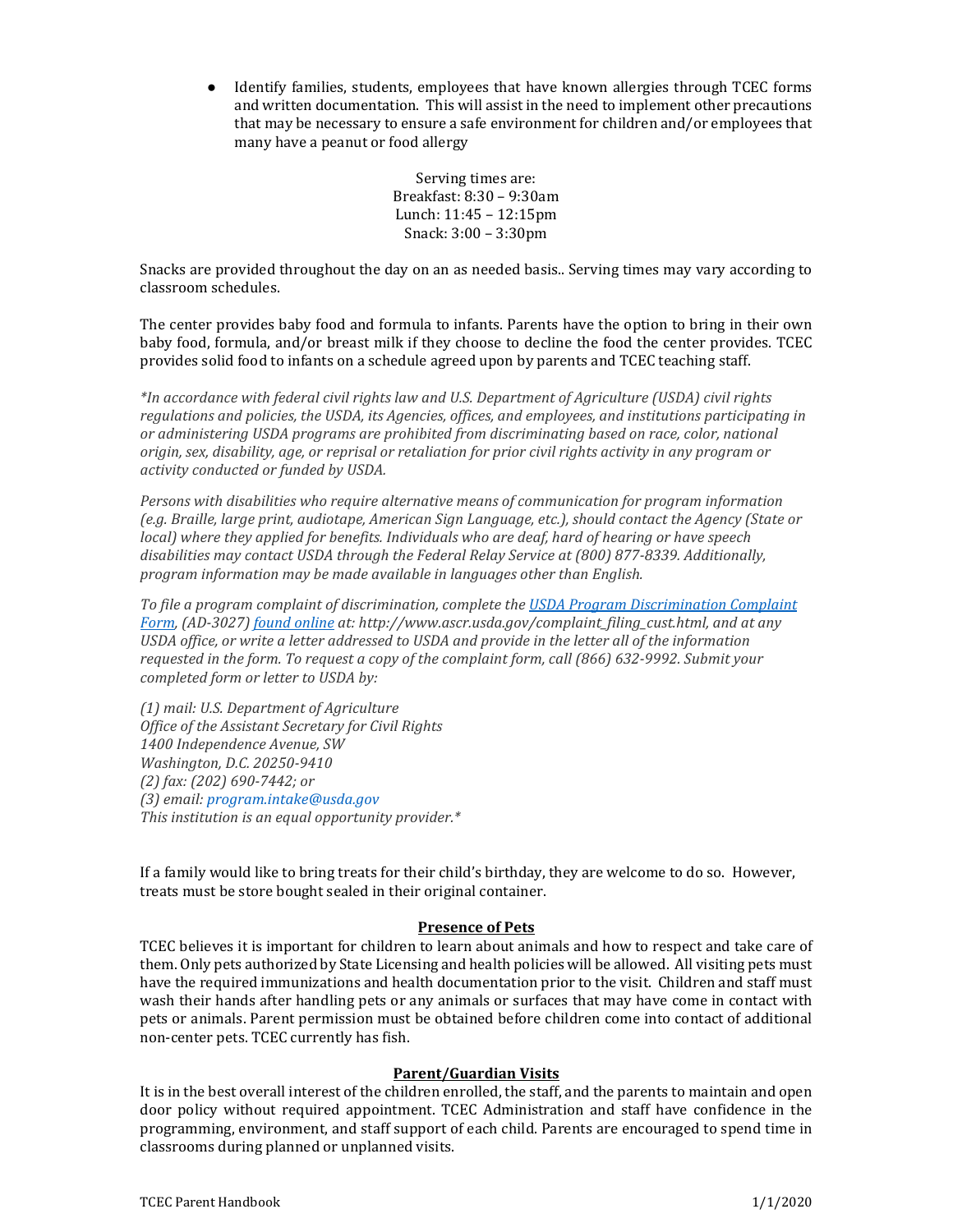# **Telephone number of the Department of Human Services, Licensing** 651.296.3971

Other Important Phone Numbers

Hennepin County Child Care Assistance 612.348.5937 Department of Human Services 651.296.3971 State Commissioner of Health 651.201.5000 Hennepin County Child Protection 612.348.3552 Minneapolis Public Health Department 612.348.3925 First Call for Help 651.291.0211

### **Vacation Policy**

TCEC allows 1 week of vacation time for any family enrolled in the program to which they are not charged.

# **Discipline**

Active and happy classrooms are a key to a good program. Teachers plan and implement stimulating learning programs, which keep children challenged and constructively active. In such environments, the need to discipline children is minimal, but does arise. When children must be disciplined at the center, the teachers choose the most appropriate of the following methods.

- 1. Redirection of the child's behavior: The teacher talks with the child, explains the problem, clarifies the "rule" or expectation and redirects the child to appropriate behavior actions. The tone of the teacher's voice is firm, but supportive. If a child makes the decision to make a poor choice, they will be asked to take a break from that activity. After the first break the child will be given the opportunity when ready to come back to the original activity. After the second break, a staff member will invite the child back to the activity once they have calmed their body down. On the third take a break, an incident report will be written for parent to sign
- 2. Separation: If a separation from the group is necessary, the appropriate paperwork will be filled out Separations only occur in instances in which the safety of other students or staff is in question. Situations may include physical aggression towards another person or damaging of property.
- 3. Parent's Assistance: Parent support is needed in situations where children are out of control. In these times, a parent will be asked to come to the center to help the child gain back his/her control or take the child home.

TCEC believes that parents/guardian and staff must work closely together to solve problems which might arise. Teachers make every effort to communicate with parents about behavior problems and the discipline actions taken. The communication may happen in the form of a phone call, conversation at pickup or drop off time, or in a scheduled conference.

For children with persistent, serious, challenging behavior, teachers, families, and other professionals work as a team to develop and implement an individualized plan that supports the child's inclusion and success.

In discipline situations, teachers or other staff will not humiliate or demean a child in any form verbally or physically. Teaching staff never use threats or derogatory remarks and neither withhold nor threaten to withhold food as a form of discipline. No corporal punishment such as slapping, hitting, shaking or spanking is utilized. Teaching staff do not engage in psychological abuse or coercion. All staff are trained in CPI (Nonviolent Crisis Intervention training program)

# **Expectations of Parent Behavior**

Parents are expected to abide by the following when on TCEC's property:

- 1. No physical discipline of children
- 2. No smoking on TCEC/ACTG property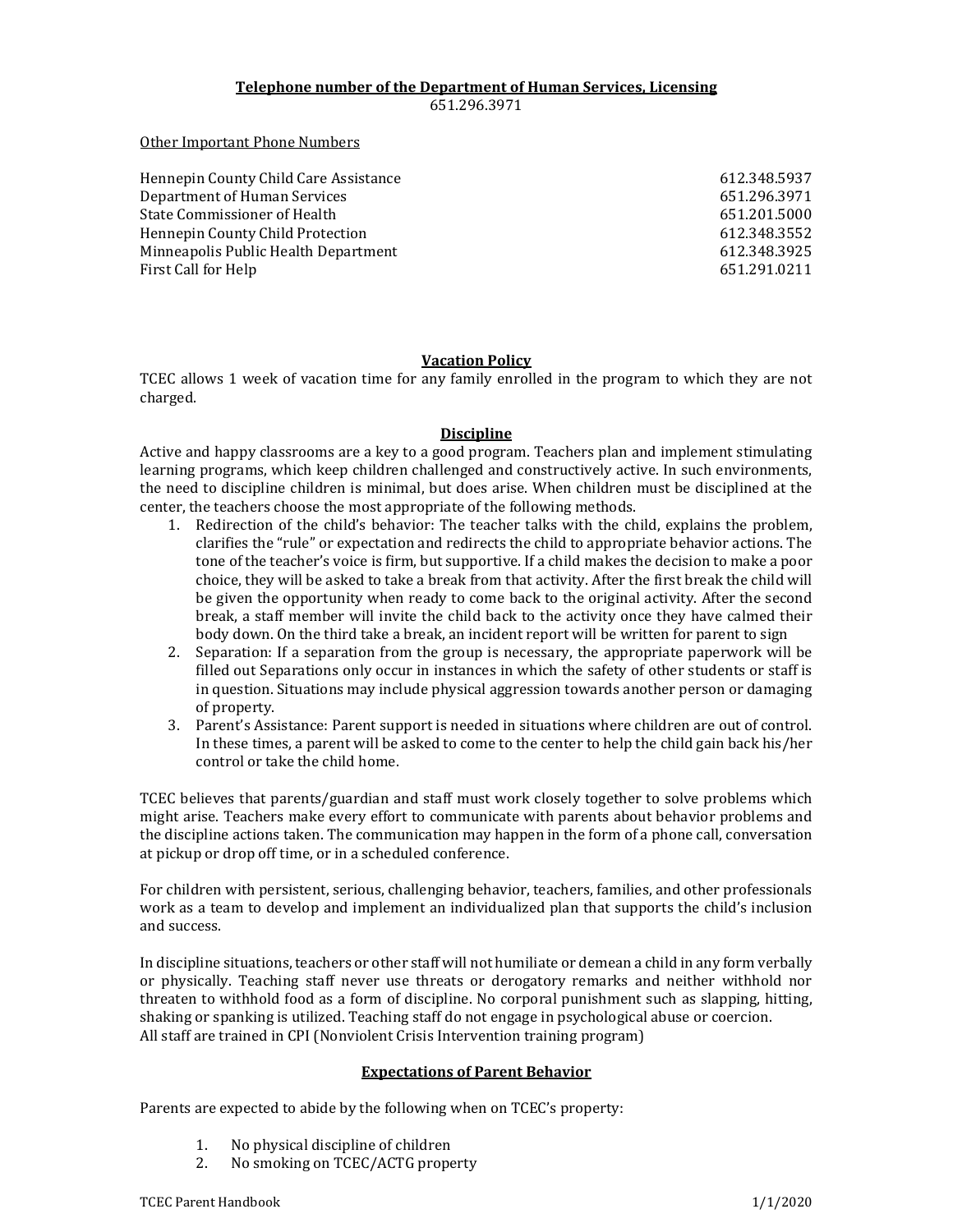- 3. No verbal threats or humiliation of a child, staff, or Administration. If such threats or verbal abuse occurs, the staff has been informed to call the police immediately to remove the parent/guardian from the premises.
- 4. May be asked to leave if using inappropriate language

# Parent Obligations

- 1. To read the Parent Handbook and follow the policies and procedures
- 2. To sign in upon arrival and out upon departure at reception area each day
- 3. To keep staff informed if your child has been exposed to any contagious disease or condition
- 4. To keep staff informed of experiences or changes in your child's life, which may affect his/her behavior at the center
- 5. To inform the childcare staff of any changes of address, home or work phone numbers, and emergency contact phone numbers
- 6. To keep up to date on any paperwork to maintain enrollment
- 7. To respond to all written requests for information from the teaching and Administrative staff
- 8. To give a two-week notice prior to withdrawal of your child from the center
- 9. To inform Administration and your child's teacher in advance of vacations
- 10. To check your child's cubby each day for information
- 11. To provide the office with an update of health and immunization information

### **Attendance**

All children must arrive at the center no earlier than  $6:30$ am and must be picked up no later than 5:30pm. Failure to follow this policy can be cause for termination from the program. If a parent will be arriving late with a child due to doctor's appointments, etc., notify the staff as early as possible of the anticipated arrival time. In order to benefit from academic programming, TCEC encourages all parents to bring their children before 9:00 am. All classrooms have daily schedules posted on the parent boards outside classroom doors.

Parents are responsible for arranging transportation. An adult must accompany the child into the building upon arrival and an adult must accompany each child home at the end of the day. No child will be released to anyone under the age of sixteen. The adult must sign the child in and sign the child out every day at the front desk located in the childcare center.

If a child is absent for more than five days without notification,  $he/she$  may be dropped from the program. Sporadic attendance is also cause for termination. Children should attend on a regular basis. If a child will be absent due to illness, please notify the center each morning updating staff on the child's condition and expected date of return. Families whose care is funded through subsidy cannot be absent for more than five consecutive days without notifying the funding agency and cannot be absent for more than twenty-five days within a calendar year.

# **Drop Off**

When dropping off children for the day the expectation is that children be properly dressed for the weather. 

# **The End of the Day**

Only persons authorized by the parent will be allowed to pick up children. Each child must have a completed enrollment packet, which lists persons able to pick up each child. Parents are expected to inform the center each day if a primary parent is unable to pick up their child. If staff and/or Administrator do not recognize an individual who has arrived to pick up a child, the TCEC Administrator will ask for a picture I.D. prior to calling the parent to verify the pick-up. Children will not be released to an unauthorized person for any reason without prior approval from the child's parent.

No child will be released to the care of any person who is under the influence of alcohol or other drugs. In these cases, staff will contact emergency numbers to arrange for someone else to accompany the child home or if necessary, staff are instructed to call 911.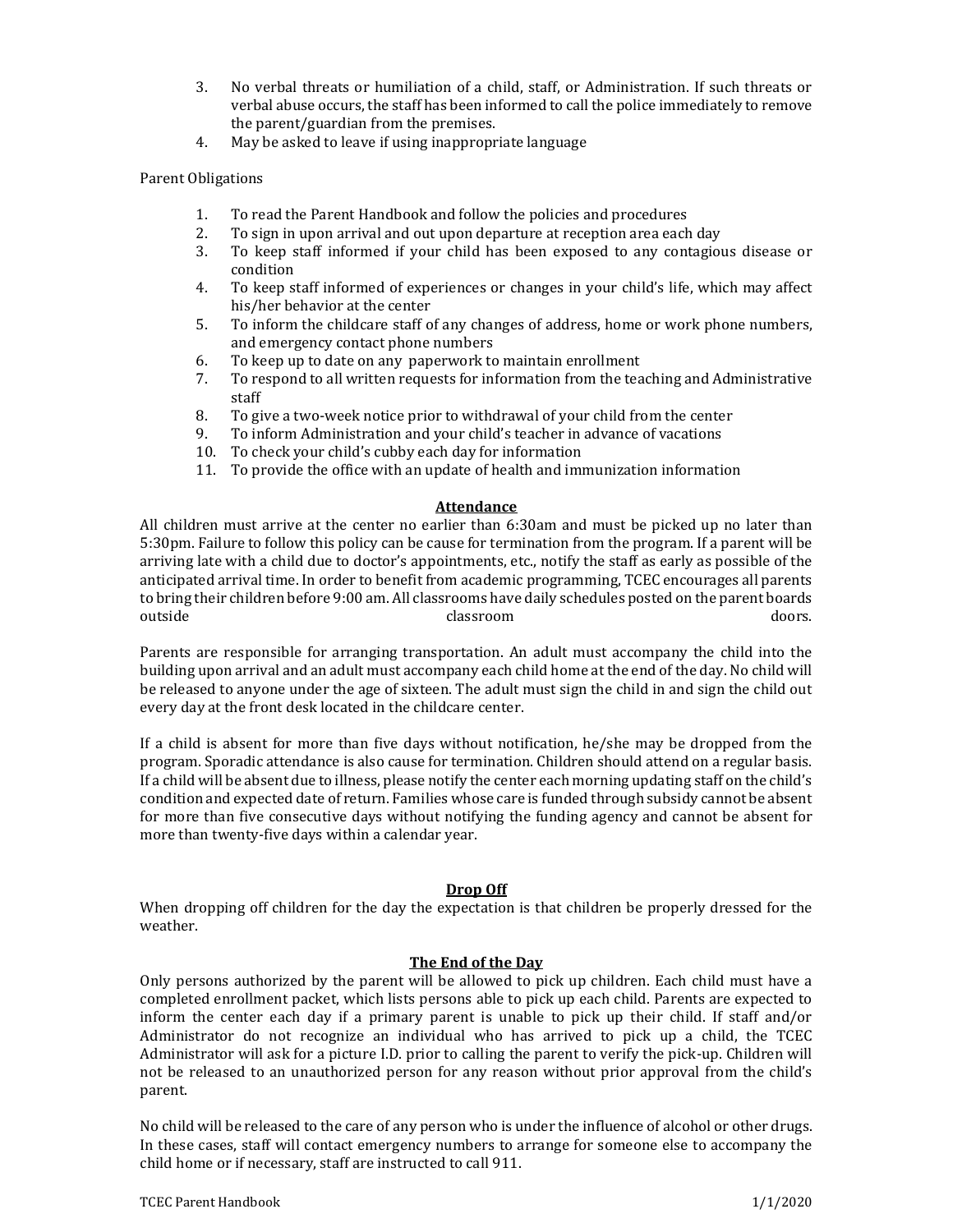In cases where a child's biological parent is not authorized to pick up the child, the center must have a court order on file. If a court order is not on file, TCEC cannot prevent a biological parent from picking up their child.

# Late Pick Up

A parent arriving late can be very stressful for a child. Children ask questions and may worry as to when their mom or dad will arrive to pick them up. Lateness is also unfair to staff, who may have families of their own, have after work activities, and are only scheduled until the center closes.

Parents are expected to list emergency contacts at the time of enrollment and keep staff updated as to any changes with the contacts. Emergency contacts will be called if parents are late picking up their child.

Authorized individuals arriving late to pick up a child will be charged a late fee according to the following schedule:

\$10.00 for late pick up within the first 5 minutes \$1.00 for each additional minute

Late fees are charged per child, not per family.

In the event that the center closes at 5:30pm, the parent has not contacted the center, and both parents and emergency contacts cannot be reached, or the child cannot be picked up by 6:30pm, the staff will contact Child Protective Services who will place the child in foster care for up to 72 hours before releasing them to the parent.

#### **Scent Policy**

Due to the overwhelming number of asthma and other respiratory illnesses we ask that you refrain from using products that include heavy scents, such as and not limited to; perfume, cologne, lotion, smoke from tobacco or marijuana. If your child has a heavy scent the following steps may be taken; clothes changed, wiped with an unscented diaper wipe or the child may be sent home.

#### **Nap Time**

Naptime is approximately  $12:30 - 3:00$  pm.

Infant nap times are as needed as the infant getting ready to transition to toddlers naps are reduced to one nap a day from approximately 12:30-3:00pm.

Staff may rub backs if needed to help children ease into sleep.

Special provisions are made for a relaxation period for the non-sleepers such as appropriate quiet activities or quiet reading. Once a child lays quietly on their cot for 30 minutes, the will be given the opportunity to engage in quiet play.

TCEC provides infants over twelve months, toddlers, and preschoolers with cots or mats for rest time. If a child prefers to have a small blanket for rest, parents are welcome to bring in a blanket from home to leave at the center. Blankets are washed weekly at the center or sent home to be washed.

In the Infant Classroom, naptime varies per each child's schedule. The crib room is located within the classroom with open walls to ensure supervision of sleeping children. Once children are placed in a crib, the sides are securely locked to ensure the safety of each child.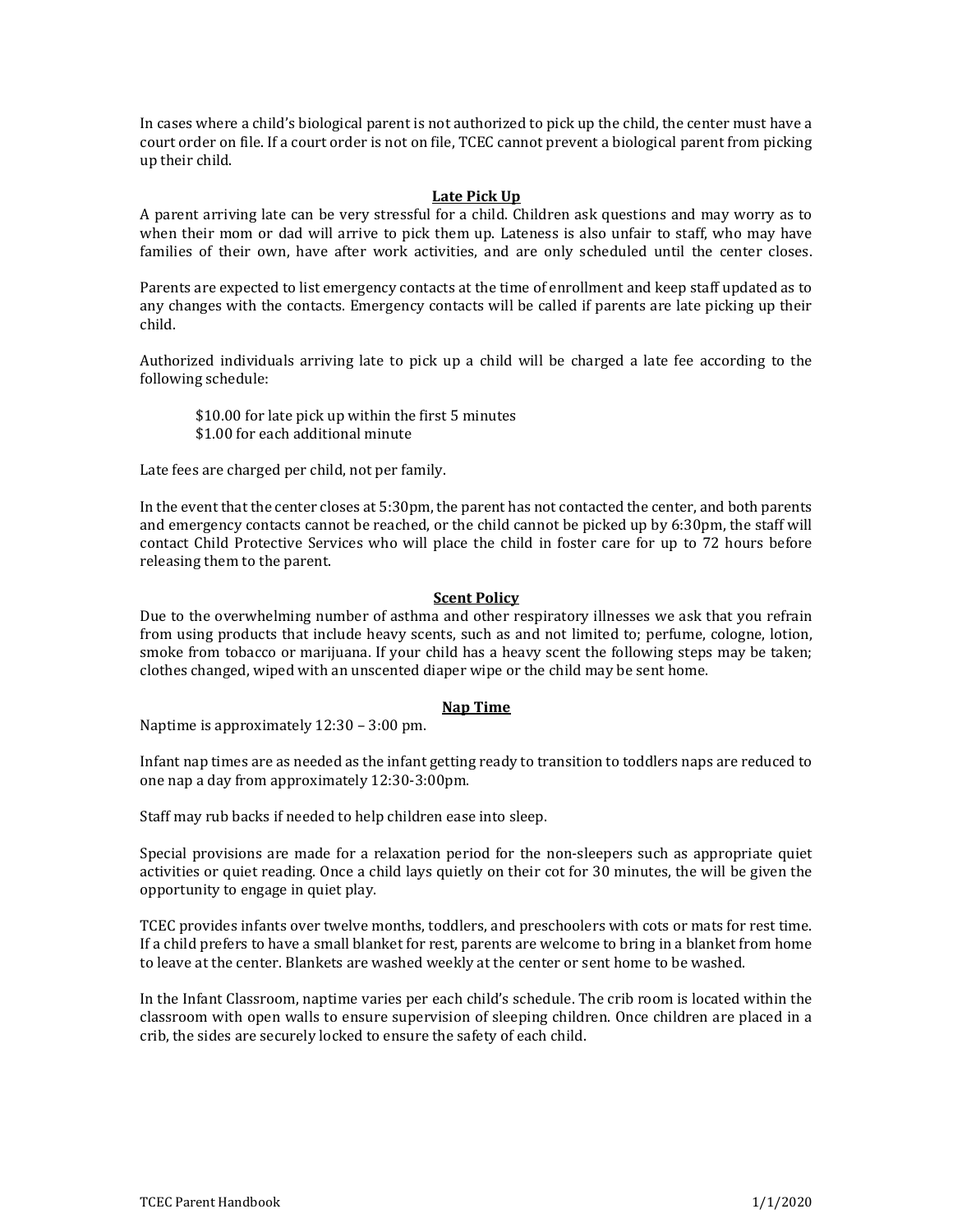# **Toys From Home**

Preschool and Pre-Kindergarten classrooms offer opportunities for children to bring in toys or items for show and tell. Staff understands the excitement children feel when sharing special items with their friends. Toys from home will be kept in each child's cubby to protect from being lost or broken. TCEC is not responsible for lost or broken toys from home.

### **Extra Clothing**

In efforts to ensure each child's comfort, TCEC requires each child have an extra set of clothing in their cubby. If able, please label extra clothing with initials or names.

### **Diaper Policy**

TCEC does not provide diapers. Parents provide diapers for their child on a weekly or daily basis. Staff will not use or launder cloth diapers at any time. If you plan to use cloth diapers, please inform your child's teacher or Administration. TCEC provides diaper wipes and diaper cream.

#### **Appropriate Dress**

TCEC believes in "messy play". Working with water, sand, flour, paint, and other messy materials provides children with opportunities to experience measuring, basic physics, chemistry, expression of ideas, and make-believe. Children must be dressed appropriately in order to participate in all activities. Staff utilizes paint smocks in messy play, bust smocks cannot entirely prevent clothes from getting dirty. 

Minnesota weather is variable. Based on DHS Licensing requirements, TCEC classrooms plan to play outdoors every day. Therefore, children must be dressed appropriately: coats, hats, mittens, snowpants, and boots in the winter, and lightweight tops, shorts, and shoes in the summer. Tennis shoes or comparable shoes are required daily. Flip-flops and sandals are unsafe on climbing equipment and are slippery. Hats may be worn outside for protection from the sun,. TCEC requires that parents bring proper sessional attire. If your child is in need of any sessional attire TCEC is more then willing to assist you in getting these items for your child.

#### **Outdoor Play**

TCEC's policy is based on requirements by DHS Licensing. Children are required to play outdoors everyday unless prevented by inclement weather. Exceptions include weather conditions such as extreme heat, rain, or severely cold temperatures (below 13 degrees).

Infants are taken outside on buggy rides when weather permits.

# **Financial Policies**

We ask that all parents adhere to the following policies:

- 1. All clients will be required to sign a contract agreeing to the designated charge for services and the due date for payments. The contract will be kept on file for reference.
- 2. Failure to make payment as required may result in your child not being accepted at the center until payment is received. Families experiencing financial difficulties should contact the Director to make necessary arrangements.
- 3. Payments can be made at the front desk to Administration.
- 4. Parents will be required to pay for days that the center is closed (i.e. holidays and inclement weather). Since parents are paying for an enrollment slot, payment is required whether the child has attended or not attended.
- 5. Two weeks written notice is required before withdrawing a child from the program. If a two-week notice is not given, parents will remain responsible for paying for the two weeks following departure from the program.

#### **Grievance Procedure**

If a parent has any concerns or questions regarding their child's care or center policies, they will be directed to the teaching staff working directly with the child and family. If for any reason the parent is dissatisfied with the response or are not comfortable approaching teaching staff with a specific situation, contact the administrative team